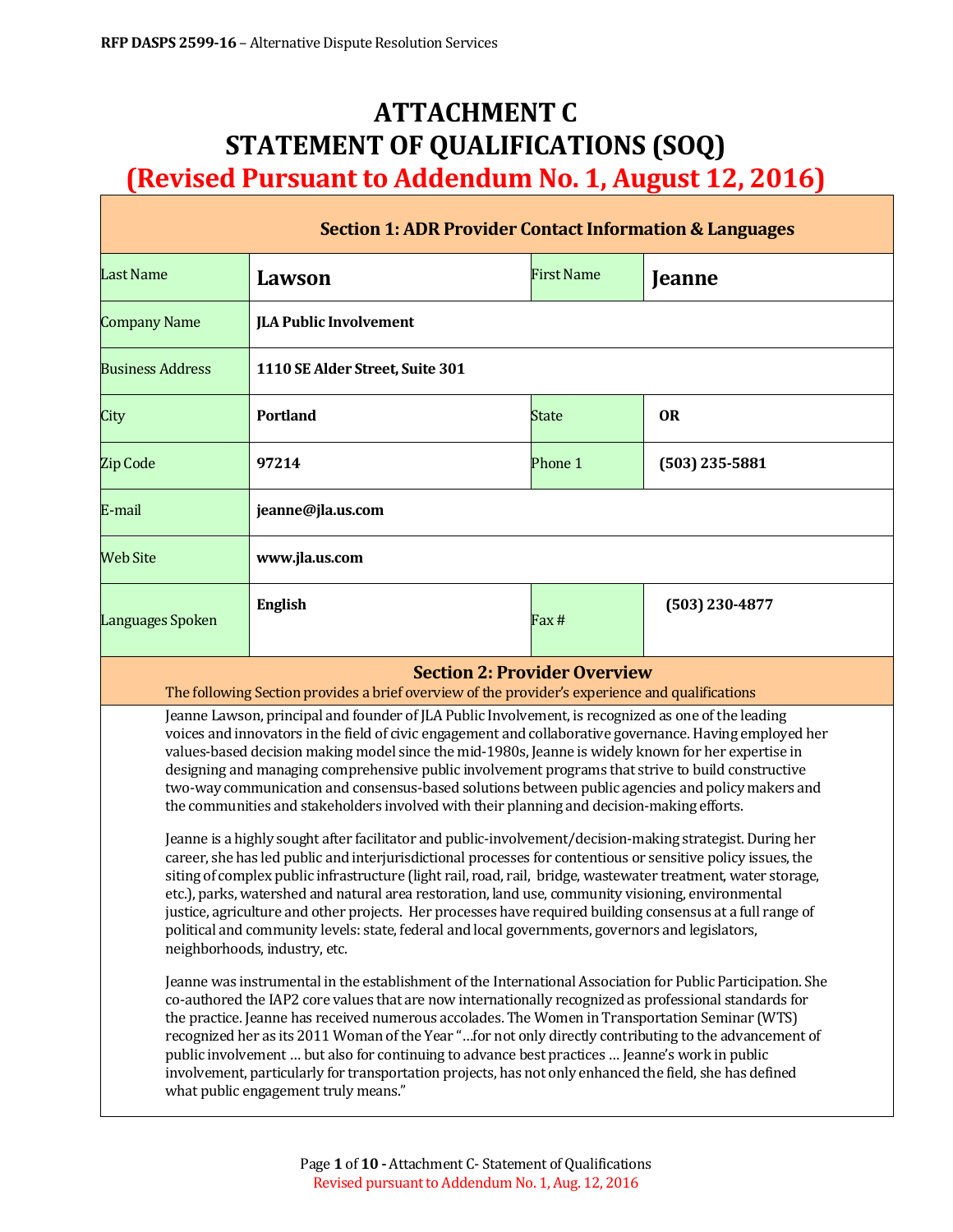| <b>Section 3 Services Offered and Rate</b>                                                                                                                                                                                                                                                                                                                                                                               |                                                           |                                                                                                                                                                                                                 |                                                                                                                                                                                                                                                                       |  |  |  |
|--------------------------------------------------------------------------------------------------------------------------------------------------------------------------------------------------------------------------------------------------------------------------------------------------------------------------------------------------------------------------------------------------------------------------|-----------------------------------------------------------|-----------------------------------------------------------------------------------------------------------------------------------------------------------------------------------------------------------------|-----------------------------------------------------------------------------------------------------------------------------------------------------------------------------------------------------------------------------------------------------------------------|--|--|--|
| <b>Type of Service Key Person Desires to</b><br>Offer & is Qualified to Offer                                                                                                                                                                                                                                                                                                                                            | <b>ADR</b><br>Provider<br><b>Billing Rate</b><br>per hour | <b>Support Staff Billing Rate Per</b><br><b>Hour (Rate/Title)</b>                                                                                                                                               | The following items, if checked,<br>are expenses that may be passed<br>through at cost to the agency (See<br><b>Price Agreement for details):</b>                                                                                                                     |  |  |  |
| 1. A Mediation General<br>Practitioner is an impartial third party<br>who assists two or more parties in<br>reaching a mutually acceptable<br>resolution to a controversy. These<br>Practitioners have broad mediation<br>experience and skills and are able to<br>adapt mediation to a wide variety of<br>circumstances, including workplace<br>disputes.                                                               | 00.00                                                     | 00.00 to 00.00 (range)<br><b>Administrative Assistant</b>                                                                                                                                                       | Copy/print charges<br><b>Facility Use/ Rental Fees</b>                                                                                                                                                                                                                |  |  |  |
| $\boxtimes$ 2. A Facilitation General<br>Practitioner is an expert at helping<br>large groups work effectively towards<br>a desired objective. These<br>Practitioners have sufficiently broad<br>experience and skills so as to be able to<br>design and facilitate a large group<br>process to achieve variety of goals or<br>objectives.                                                                               | 183.68                                                    | 47.00 to 89.00 (range)<br><b>Administrative Assistant</b>                                                                                                                                                       | $\checkmark$ Copy/print charges<br>√ Facility Use/Rental Fees                                                                                                                                                                                                         |  |  |  |
| $\boxtimes$ 3. A Public Policy Facilitator is an<br>expert at helping governmental<br>entities and diverse stakeholders<br>reach agreement on controversial<br>public policies or public projects, often<br>within a complex legal, political or<br>regulatory context. These providers<br>are experienced at assessing,<br>designing, convening and facilitating<br>collaborative processes.                            | 183.68                                                    | <b>Up to 47.00 Admin 1</b><br>Up to 80.00 Admin 3<br>Up to 78.00 PI Specialist 1<br>Up to 89.00 PI Specialist 2<br>Up to 102.00 PI Specialist 3<br>Up to 118.00 PI Specialist 4<br>Up to 134.00 PI Specialist 5 | $\checkmark$ Copy/print charges<br>√Facility Use/Rental Fees                                                                                                                                                                                                          |  |  |  |
| $\boxtimes$ 4. A Public Involvement<br>Practitioner is an expert at helping<br>governmental entities engage the<br>public on public issues or projects.<br>These providers are able to design and<br>implement an appropriate public<br>involvement process from projects<br>that seek to inform or educate the<br>public to projects that allow for<br>greater public involvement via<br>consultation or collaboration. | 183.68                                                    | Up to 47.00 Admin 1<br>Up to 80.00 Admin 3<br>Up to 78.00 PI Specialist 1<br>Up to 89.00 PI Specialist 2<br>Up to 102.00 PI Specialist 3<br>Up to 118.00 PI Specialist 4<br>Up to 134.00 PI Specialist 5        | $\checkmark$ Copy/print charges<br>$\checkmark$ Facility rental fees<br>√Mail or bulk email fees<br>$\checkmark$ Telephone charges<br>√Website hosting, online<br>software or online services fees<br>$\checkmark$ Video production services<br>√Other Subcontractors |  |  |  |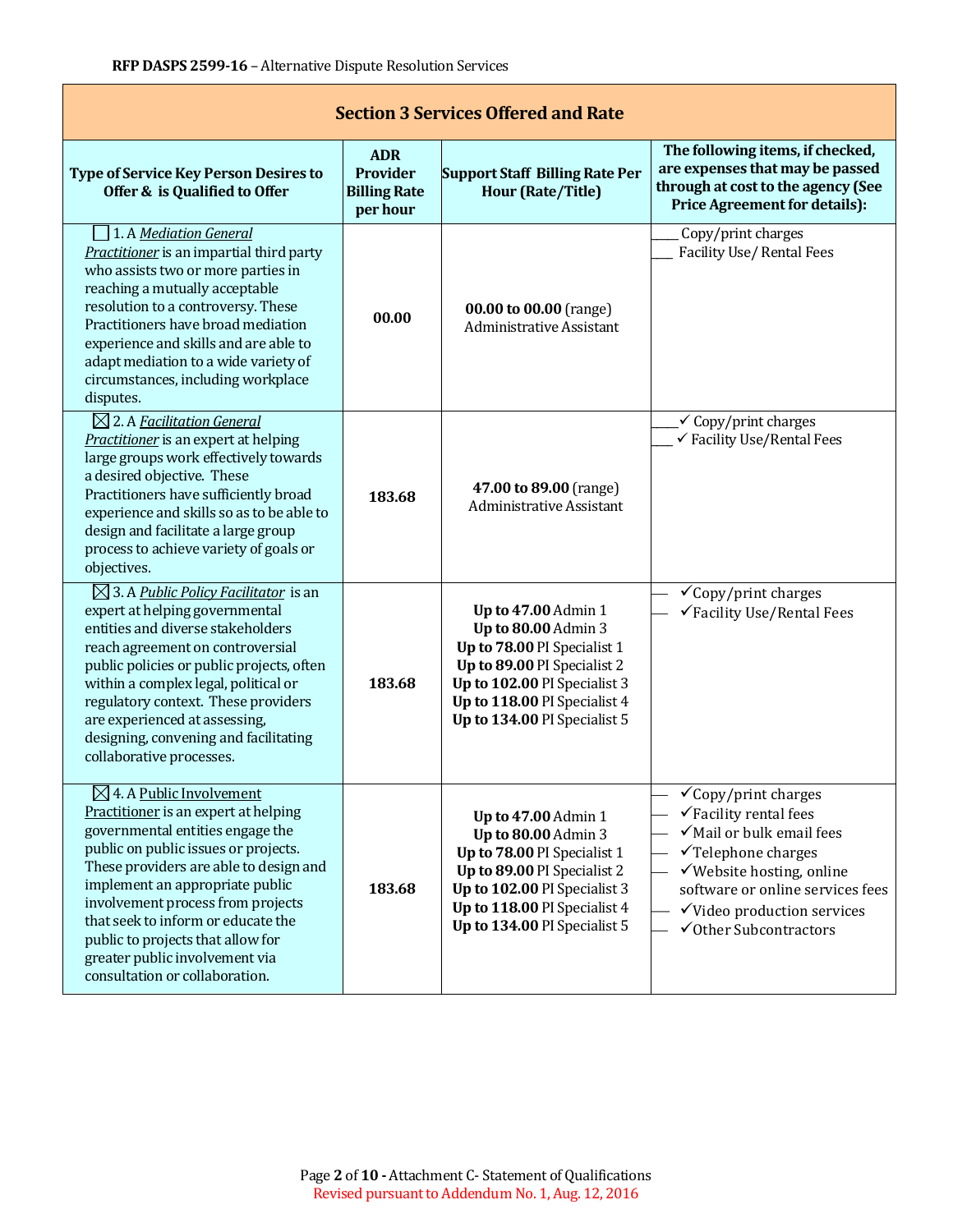| Section 4A: Does the Provider charge travel expenses to provide services in your area? |                                                                               |                                                                   |  |  |
|----------------------------------------------------------------------------------------|-------------------------------------------------------------------------------|-------------------------------------------------------------------|--|--|
| <b>County or County Area</b>                                                           | <b>Available to work in this</b><br>area without charging travel<br>expenses. | Available to work in this area<br>but will charge travel expenses |  |  |
| 1 Clatsop, Columbia, Tillamook - Counties                                              |                                                                               | $\boxtimes$                                                       |  |  |
| 2 Washington, Multnomah - Counties                                                     |                                                                               | $\boxtimes$                                                       |  |  |
| 3 Polk, Marion, Yamhill - Counties                                                     |                                                                               | $\boxtimes$                                                       |  |  |
| 4 Lincoln, Benton, Linn - Counties                                                     |                                                                               | $\boxtimes$                                                       |  |  |
| 5 Lane - County                                                                        |                                                                               | $\boxtimes$                                                       |  |  |
| 6 Douglas - County                                                                     |                                                                               | $\boxtimes$                                                       |  |  |
| 7 Coos, Curry - Counties                                                               |                                                                               | $\boxtimes$                                                       |  |  |
| 8 Josephine, Jackson - Counties                                                        |                                                                               | $\boxtimes$                                                       |  |  |
| 9 Hood River, Wasco, Sherman, Gilliam, Wheeler                                         |                                                                               | $\times$                                                          |  |  |
| 10 Jefferson, Crook, Deschutes - Counties                                              |                                                                               | $\boxtimes$                                                       |  |  |
| 11 Lake, Klamath - Counties                                                            |                                                                               | $\boxtimes$                                                       |  |  |
| 12 Morrow, Umatilla - Counties                                                         |                                                                               | $\boxtimes$                                                       |  |  |
| 13 Wallowa, Union, Grant, Baker - Counties                                             |                                                                               | $\boxtimes$                                                       |  |  |
| 14 Harney, Malheur - Counties                                                          |                                                                               | $\boxtimes$                                                       |  |  |
| 15 Clackamas - County                                                                  |                                                                               | $\times$                                                          |  |  |

**Section 4B: Hourly Travel Charges.** *If, in addition to allowable travel expenses, the Provider will charge for travel time and the travel time of administrative assistants or staff, or both, the hourly travel rate for Proposer and each of Proposer's administrative assistant and staff must be identified here: :*

The provider and other staff will charge for travel time at the hourly rates shown in Section 3. JLA works with clients to set maximum hours per day for travel.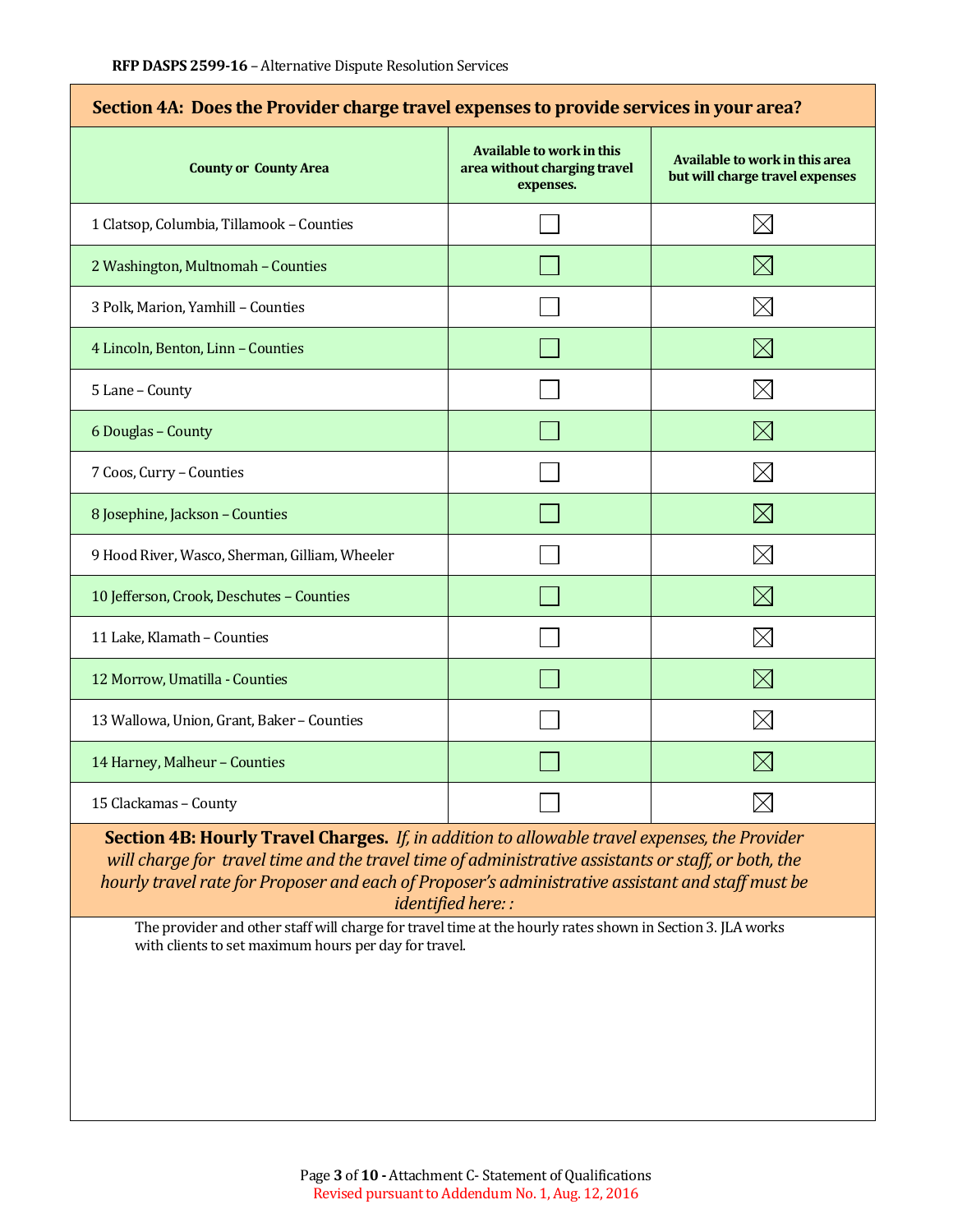| Section 5: Standards the Provider Subscribes to and Licenses Held                                                                                                                  |  |  |
|------------------------------------------------------------------------------------------------------------------------------------------------------------------------------------|--|--|
| Oregon Mediation Association Core Standards of Mediation Practice, April 23, 2005<br>(http://www.mediate.com/oma/pg61.cfm)                                                         |  |  |
| Association for Conflict Resolution, Model Standards of Conduct for Mediators, 2005<br>revisions.<br>http://www.imis100us2.com/acr/ACR/Resources/Model Standards/ACR/Resources/Mod |  |  |
| el Standards.aspx?hkey=315fc2bd-2cac-422b-82bf-b3160b6a1b08<br>Model Standards of Practice for Family and Divorce Mediation                                                        |  |  |
| http://www.imis100us2.com/acr/ACR/Resources/Model Standards/ACR/Resources/Mod<br>el Standards.aspx?hkey=315fc2bd-2cac-422b-82bf-b3160b6a1b08                                       |  |  |
| $\boxtimes$ International Association for Public Participation (IAP2), Code of Ethics for Public<br><b>Participation Practitioners (See</b>                                        |  |  |
| http://www.iap2.org/displaycommon.cfm?an=1&subarticlenbr=8)                                                                                                                        |  |  |
| Other professional standards that the provider subscribes to:                                                                                                                      |  |  |
| Oregon State Bar #                                                                                                                                                                 |  |  |
| Other professional licenses:                                                                                                                                                       |  |  |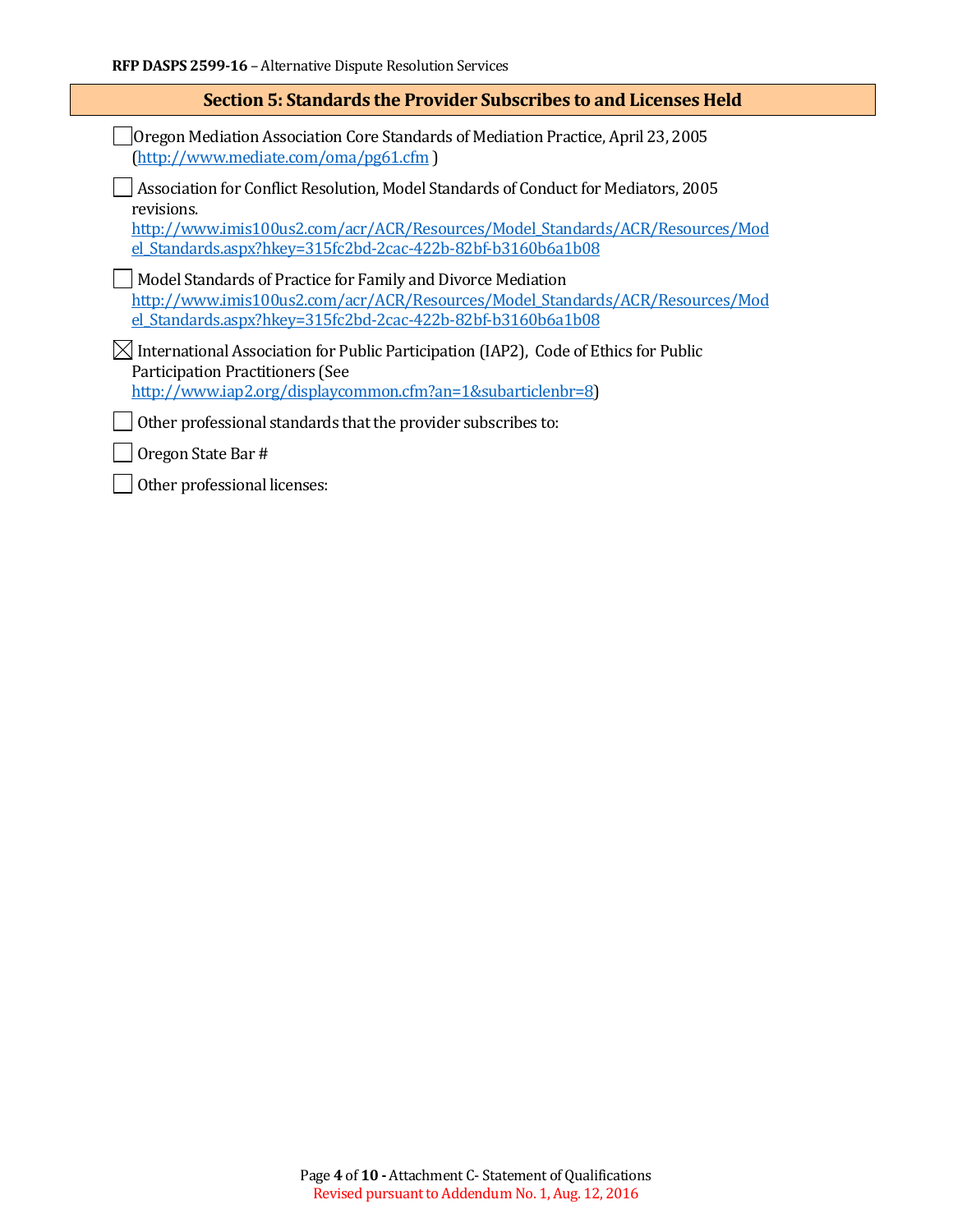| Section #6: Provider's Specialized Areas of Expertise |                                                      |                             |  |  |  |  |
|-------------------------------------------------------|------------------------------------------------------|-----------------------------|--|--|--|--|
| Area of Expertise                                     | <b>Sub Specialty</b>                                 | Areas of expertise          |  |  |  |  |
| <b>Business and Finance</b>                           | General                                              |                             |  |  |  |  |
|                                                       | <b>Investment and Finance</b>                        |                             |  |  |  |  |
|                                                       | Patents or Intellectual Property Rights              |                             |  |  |  |  |
| <b>Civil Rights</b>                                   | <b>Civil Rights</b>                                  | $\boxtimes$                 |  |  |  |  |
| Consumer                                              | All Types, Consumer-Merchant Disputes                |                             |  |  |  |  |
|                                                       | <b>Assistive Technologies</b>                        |                             |  |  |  |  |
|                                                       | Vehicle Sales, Service or Repair                     |                             |  |  |  |  |
| Cultural                                              | Cross Cultural, Ethnicity, or Related Fields         | $\boxtimes$                 |  |  |  |  |
| Education                                             | Education                                            | $\boxtimes$                 |  |  |  |  |
|                                                       | <b>Special Education</b>                             |                             |  |  |  |  |
| Environmental                                         | Agricultural Exceptions (goal 2)                     | $\boxtimes$                 |  |  |  |  |
|                                                       | Agriculture                                          | $\boxtimes$                 |  |  |  |  |
|                                                       | Air, Land and Water Quality                          | $\boxtimes$                 |  |  |  |  |
|                                                       | Coastal                                              | $\boxtimes$                 |  |  |  |  |
|                                                       | <b>Endangered Species or Wildlife</b>                | $\boxtimes$                 |  |  |  |  |
|                                                       | Energy                                               | $\mathcal{L}_{\mathcal{A}}$ |  |  |  |  |
|                                                       | Forestry                                             | $\overline{\phantom{a}}$    |  |  |  |  |
|                                                       | Hazardous Materials and Environmental                | $\boxtimes$                 |  |  |  |  |
|                                                       | <b>Other Natural Resource Related</b>                | $\boxtimes$                 |  |  |  |  |
|                                                       | Water Resources, Wetlands                            | $\boxtimes$                 |  |  |  |  |
|                                                       | Government-to-Government (e.g., state-tribal)        | $\boxtimes$                 |  |  |  |  |
| Governmental and<br>Regulatory                        | Professional Licensing                               |                             |  |  |  |  |
|                                                       | <b>Public Utilities</b>                              | $\boxtimes$                 |  |  |  |  |
|                                                       | Child Dependency and Permanency Planning (Adoption)  |                             |  |  |  |  |
| <b>Human Services</b>                                 | Disability                                           |                             |  |  |  |  |
|                                                       | Family Services, including Service Plans             | $\mathcal{L}_{\mathcal{A}}$ |  |  |  |  |
|                                                       | <b>Health Care</b>                                   |                             |  |  |  |  |
|                                                       | <b>Senior Services</b>                               | $\Box$                      |  |  |  |  |
|                                                       | <b>Social Services</b>                               | $\boxtimes$                 |  |  |  |  |
|                                                       | <b>Vocational Rehabilitation</b>                     |                             |  |  |  |  |
|                                                       | <b>Public Assistance - AFS</b>                       |                             |  |  |  |  |
| International                                         | International                                        |                             |  |  |  |  |
|                                                       | Collective Bargaining and Labor                      |                             |  |  |  |  |
| Labor and<br>Employment                               | <b>General Employment and Human Resources</b>        |                             |  |  |  |  |
|                                                       | <b>Workers' Compensation</b>                         |                             |  |  |  |  |
|                                                       | <b>Workplace Interpersonal Disputes</b>              |                             |  |  |  |  |
| <b>Torts or Insurance Claims</b>                      | Torts or Insurance Claims                            |                             |  |  |  |  |
|                                                       | Construction Industry & Contracts, Civil Engineering |                             |  |  |  |  |
| <b>Transportation, Housing</b><br>and Land Use        | <b>Eminent Domain</b>                                |                             |  |  |  |  |
|                                                       | <b>General Planning</b>                              | $\boxtimes$                 |  |  |  |  |
|                                                       | <b>Growth Management</b>                             | $\boxtimes$                 |  |  |  |  |
|                                                       | Housing                                              | $\boxtimes$                 |  |  |  |  |
|                                                       | Land Use                                             | $\boxtimes$                 |  |  |  |  |
|                                                       | Railroad                                             | $\boxtimes$                 |  |  |  |  |
|                                                       | <b>Real Property</b>                                 |                             |  |  |  |  |
|                                                       | <b>Siting Controversial Projects or Facilities</b>   | $\boxtimes$                 |  |  |  |  |

Page **5** of **10 -** Attachment C- Statement of Qualifications Revised pursuant to Addendum No. 1, Aug. 12, 2016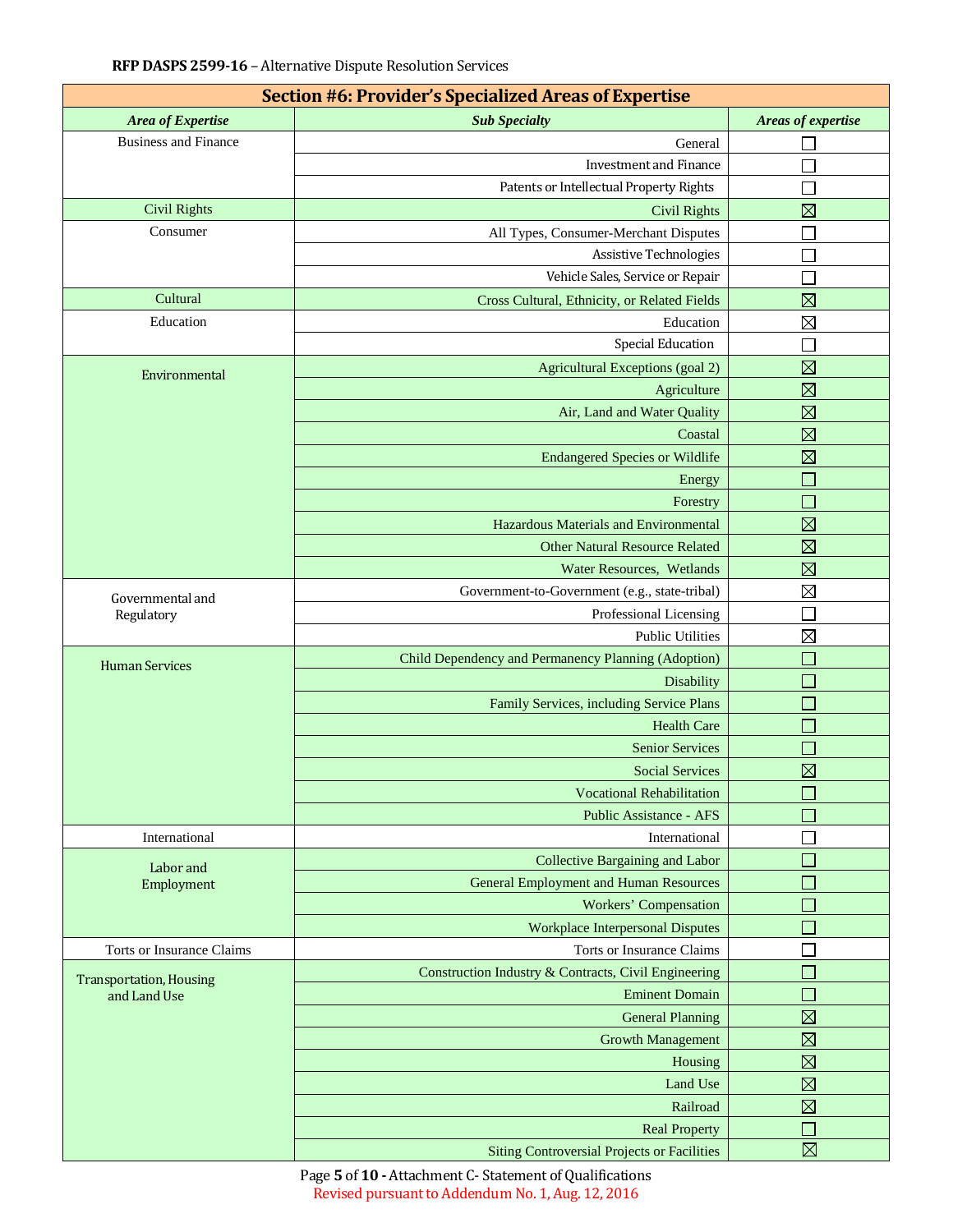# **Section 7: Relevant Education and Training**

Jeanne received advanced certification from the Institute for Participatory Management and Planning (1985). She completed her BFA coursework in Theatre at Southern Oregon College (now State University) receiving it's highest honor – the Angus Bowmer Award – in 1976, as well as Communications coursework at Westmont College (1972- 74). She is a lifetime honorary member of the California Scholarship Federation.

### **Section 8: Relevant Training Conducted by the Provider**

Jeanne has been an adjunct professor for Portland State University's Toulan School of Urban Studies and Planning, teaching the graduate course "Concepts in Citizen Involvement," and has served as a guest lecturer for various related PSU courses. She has led agency-wide trainings in stakeholder engagement for several government agencies (including mid and higher level management of Portland Community College, ODOT, Portland Bureau of Envl. Svcs, etc.). She has conducted trainings for the International Association for Public Participation, the American Planning Association, Women Transportation Seminars, and other professional associations. A number of her strategic tools were used as a basis for IAP2's training module, including her "Levels of Involvement" that were the basis for IAP2's "Spectrum of Participation."

### **Section 9: Workplace Mediation Experience**

#### **Section 10: Litigation Settlement Related Experience**

### **Section 11: Overall Mediation Experience**

Jeanne does not promote herself as a mediator and is not seeking selection as a mediator. She has, however, conducted a number of successful mediations at the request of agencies and neighborhoods for which she has developed trust by the key parties through other collaborative problem-solving processes she facilitated. Recent examples include:

- Mt. Tabor Reservoir decommissioning identifying a mitigation plan by working with the Water Bureau, two neighborhood associations, historic and environmental advocates.
- Hazel Dell House Good Neighbor Agreement between the boys, staff and owner of a group foster home for troubled youth and the surrounding neighbors. The agreement provided a basis for a new County ordinance.

### **Section 12: Facilitation Experience**

The focus of Jeanne's 30-plus years in the field have been on designing and managing comprehensive public involvement and collaborative governance programs. The vast majority of these, as well as numerous single meeting or short-term processes, have

Page **6** of **10 -** Attachment C- Statement of Qualifications Revised pursuant to Addendum No. 1, Aug. 12, 2016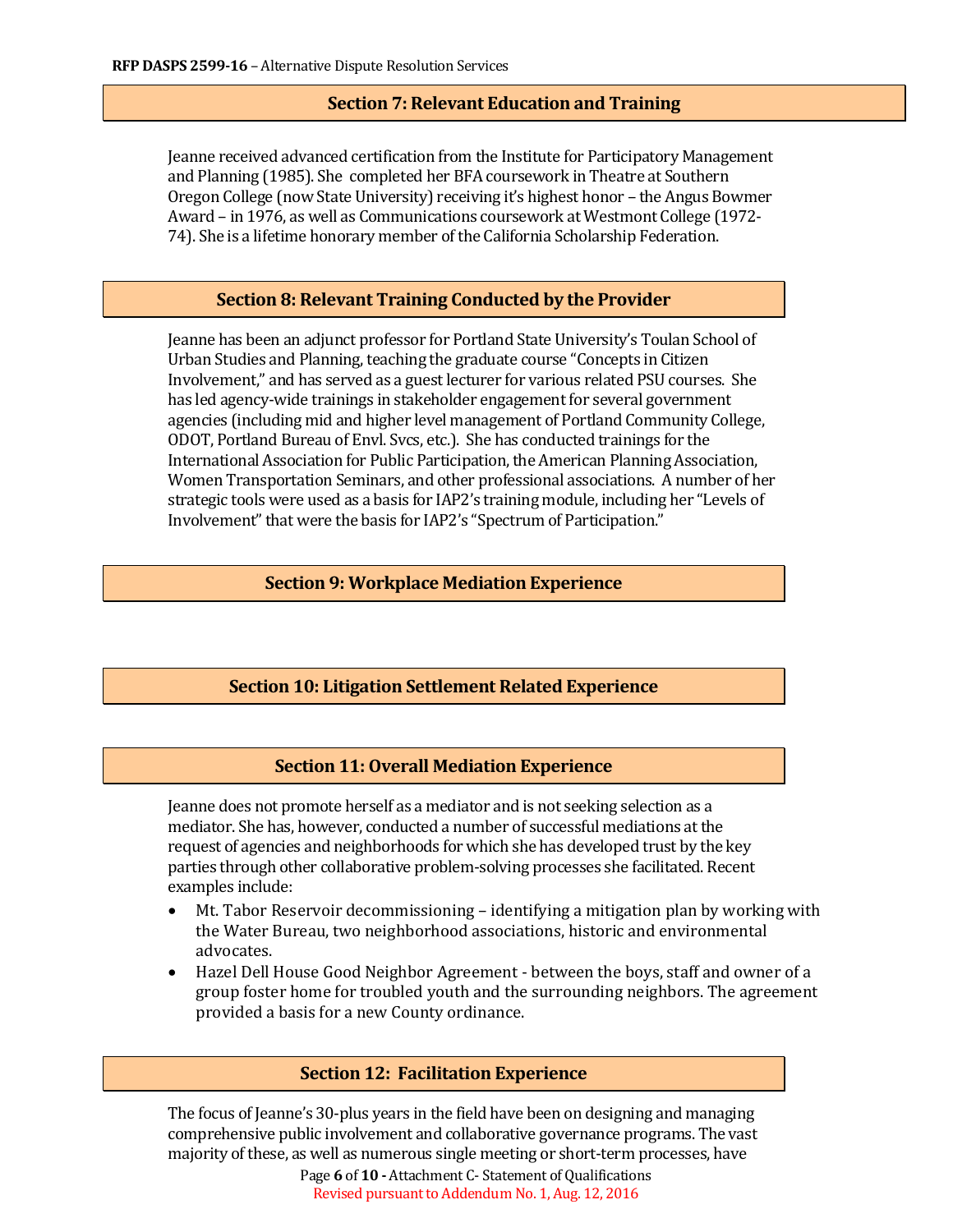#### **RFP DASPS 2599-16 - Alternative Dispute Resolution Services**

included an event or series of events she facilitated to engage affected stakeholders and communities. Formats have included public workshops, open houses, charrettes, forums, partnering sessions, panels of multijurisdictional decision-making bodies, and other multi-stakeholder events (an estimated 10,000 or more hours). These facilitations have brought together groups of just a few to more than 800 people. She has worked equally effectively with high-level officials and electeds, neighborhoods, marginalized populations (disabled, non-English speaking, low-income, non-white, etc.), advocacy groups, business, technical experts and others to identify shared values and gain understanding. The subjects of the facilitations (see Section 2) have covered policy, infrastructure, planning, environment, recreation, etc. The purposes of the facilitations have ranged from information/education, to issues identification, to alternatives development, to strategic planning, to problem solving and consensus building. Approximately 75 percent of this work has been within and throughout Oregon.

Jeanne recognizes that every meeting needs to be uniquely designed for the specific purpose of the group and of that particular meeting, the needs of the project or issue, and for the needs, cultures, expectations and abilities of the communities and stakeholders that are to participate. Over the past 30 years, she has helped pioneer meeting formats that are today in common use, such as the guided open house and the open forum public hearing. Today, many if not most of her public meetings are coupled with an online open house to ensure broader access and input.

In addition to the principles of respect, neutrality and transparency, Jeanne is guided in her process design and facilitation by a firm commitment to keep meetings purposedriven; participants know their efforts are being been used in meaningful ways, and participants operate with a jointly understood purpose – overall and for each meeting. Jeanne also understands that in communities and on issues with a contentious history, it is especially important that participants are able to trust that she will not only help them achieve their purpose, but that it is her job to keep them emotionally "safe," thus allowing for a productive process and leaving the community better able to work together in the future. Participants also need to understand the context, need, history, and how their input fits into an overall engagement process, and trust that the public agency decision makers will be responsive and accountable.

Large group facilitation was a part of most of the recent case examples included with this application. Several of particular note that demonstrate a variety of approaches and situations include:

- Governor's Transportation Vision Panel Regional Forums (11 meetings statewide)
- Recreational Marijuana Implementation Listening Meetings (11 meetings statewide)<br>• Mt. Tabor Reservoir Disconnection Town Halls (2)
- Mt. Tabor Reservoir Disconnection Town Halls (2)
- Transportation Safety Action Plan, Listening Meetings (5 statewide)<br>• Powell Butte Park Master Plan (2 guided open houses. 1 charrette)
- Powell Butte Park Master Plan (2 guided open houses, 1 charrette)

# **Section 13: Public Policy Facilitation Experience**

Jeanne has designed and facilitated more than 200 public advisory groups, task forces, sounding boards, think tanks, steering committees, legislative rules advisory committees, and other groups. These efforts have included governor-appointed committees to address legislation; state-wide policy committees; stakeholder advisory committees to form consensus between diverse interests; and multi-jurisdictional committees to form consensus on regional issues directly affecting multiple cities,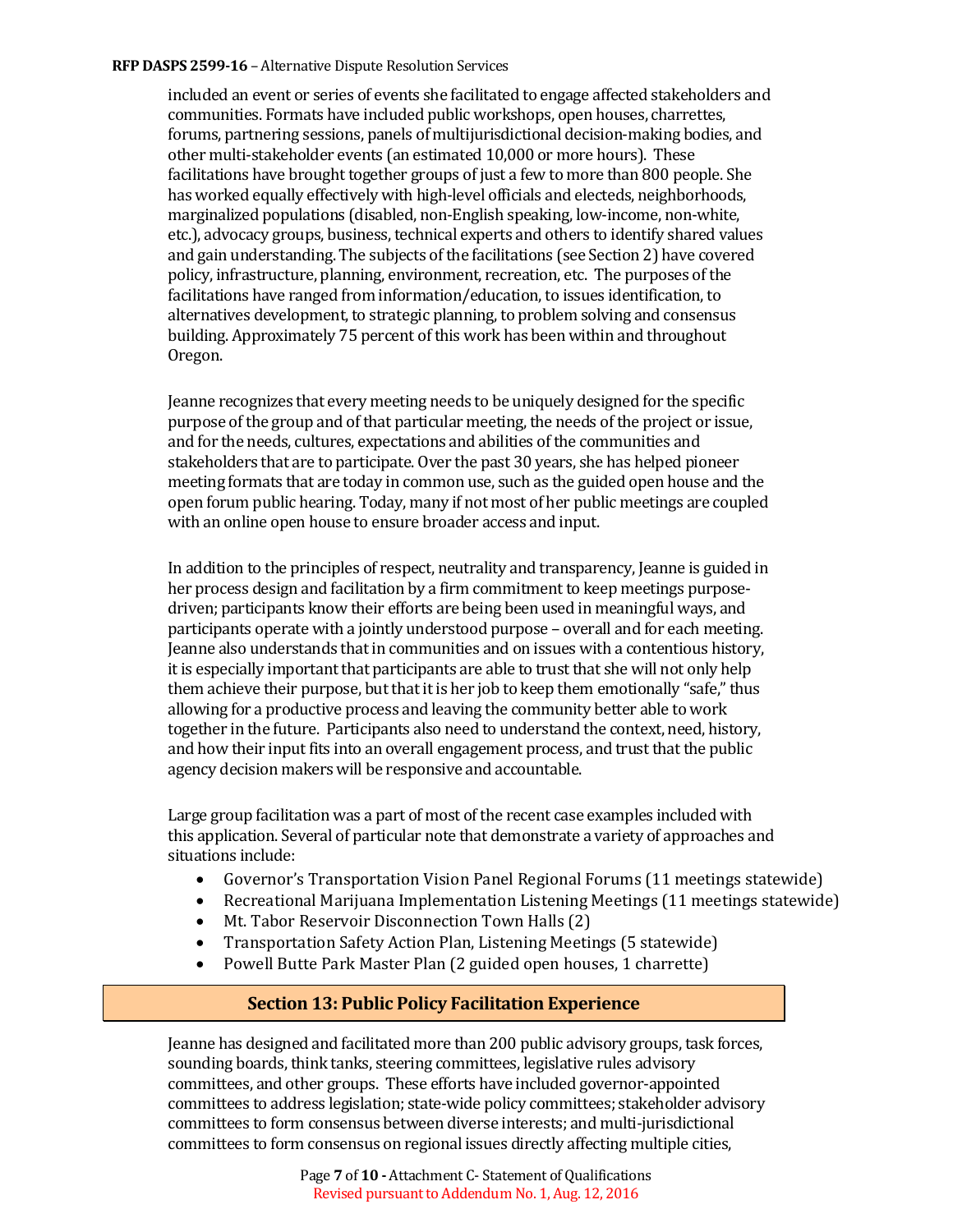#### **RFP DASPS 2599-16 - Alternative Dispute Resolution Services**

counties and/or other agencies. Additionally, Jeanne has facilitated many advisory and steering committees for highly complex and/or contentious public infrastructure or planning projects. These groups have included high-level officials and electeds, neighborhoods, marginalized populations, advocacy groups, business, technical experts, etc.

Among her first processes was the Tualatin River Watershed project, for which Jeanne led a community advisory committee of neighborhood, business and environmental interests and a steering committee representing all mayors and county commissioners in Washington County to a full consensus on the formation of a tax structure for a new surface water authority. Today, she is facilitating a group of Portland area mayors, county chairs and Metro Councilors to form consensus on new land use legislation. Simultaneously, she is facilitating a highly diverse group of farmers on new rules to control Blackleg, a disease threatening agriculture in the Willamette Valley.

As with general facilitation, a key to Jeanne's approach is to map out a clear step-bystep consensus-building process based on the specific needs of the process. Frequently, this includes agreement on operating protocols for the group; the problem or purpose/need for the effort; the values/issues; the evaluation framework (goals, objectives, methodology); the range of options; evaluation of the options; and selected option/plan.

We estimate Jeanne's overall hours in this category as well over 15,000. While a handful of these facilitations consisted of three or fewer short meetings (less than 40 hours), most of them would have exceeded 40 hours. Some of the groups were in place over several years. Approximately 75 percent of her work has been within and throughout Oregon.

Project examples include:

- Transportation Safety Action Plan, Policy Advisory Committee
- Blackleg Rules Advisory Committee
- Statewide Transportation Improvement Program and Least Cost Planning, Policy Advisory Committee
- Washington Park Reservoir, Community Sounding Board

# **Section 14: Experience as a Public Involvement Practitioner**

Public involvement has been the overall context and purpose of Jeanne's career, and she has dedicated her professional life to the improvement and expansion of public involvement and collaborative governance practices in the Northwest and beyond. With more than 30 years of experience, she has easily exceeded 35,000 hours in the overall practice, with many of these being in and around Oregon. As discussed in Sections 2, 7, 8, 12 and 13, Jeanne has been a pioneer and master in the field. In the Northwest, her projects have set unofficial as well as official standards and expectations for other projects to follow. She continues to succeed due to the legitimacy and thoroughness of her time-honored tools and approaches coupled with her ability to innovate and seek out new approaches and tools. For instance, while not ignoring the importance of traditional interpersonal tools, she and her staff have introduced new meaningful ways to cost-effectively engage people with e-participation (technologybased) tools including interactive online maps, online meetings, engaging websites, social media strategies and more.

> Page **8** of **10 -** Attachment C- Statement of Qualifications Revised pursuant to Addendum No. 1, Aug. 12, 2016